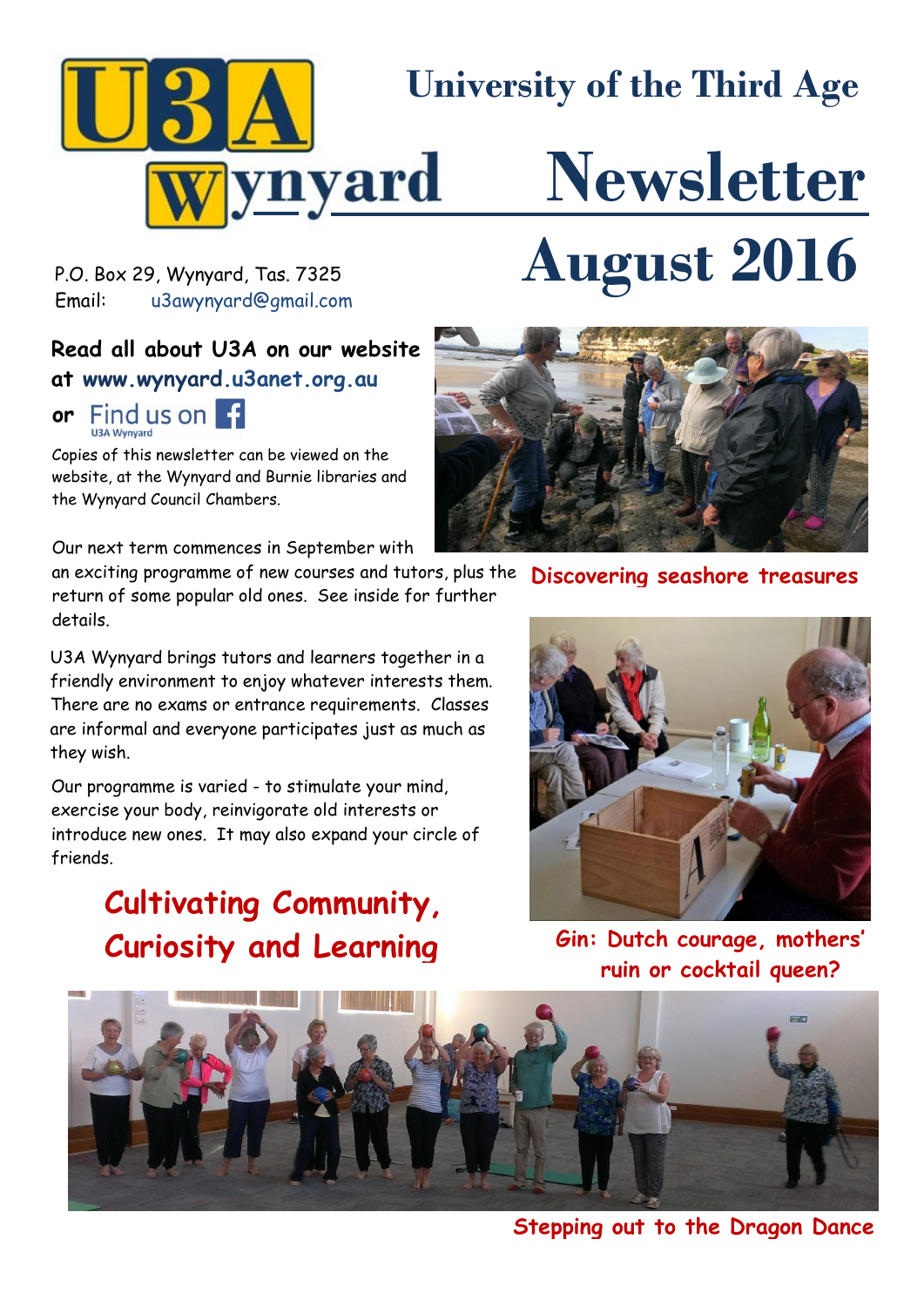**How to join U3A and enrol in courses:** Forms will be found at the end of this newsletter and full details are also on our website at wynyard.u3anet.org.au. If you don't use the internet or would simply prefer to deal with a live person, just come along to our new office at ArtsCape, 45 Jackson Street, on one of the following dates:

**Friday August 5, 12, 19, 26 10:00 am – 1:00 pm ArtsCape, 45 Jackson Street**

**Attend the U3A Programme Launch for Term 2, 2016**

**Thursday September 1st Uniting Church Hall, Dodgin Street** 

Members, prospective members and everyone interested in U3A are welcome. Learn about our new programme and meet the tutors. You can also join U3A or renew an existing memberships and enrol in courses at this time.

# **U3A can be whatever you want to make it!**

Is there anything you want to learn that isn't in our programme? Let us know. If you have an interest . you can share with others, please tell us. We are always on the look-out for new tutors and fresh course ideas. Or if you have friends you think might be interested in sharing a hobby, a passion, a sport, a skill, please persuade them to get in touch (or just dob them in – we won't tell!).



# **Timetable for Term 2, 2016**

**Summarised course descriptions at end of timetable. Full details on the website.**

| Monday          |                                                   | Time <sup>.</sup> | Dates                           | Duration (weeks) |
|-----------------|---------------------------------------------------|-------------------|---------------------------------|------------------|
| Art             |                                                   | 10:00-12:00       | Sept 5, 12, 19, 26, Oct. 3, 10  | 6                |
|                 | Cryptic Crosswords                                | $9:00 - 10:30$    | Oct. 17, 24, 31, Nov. 7, 14, 21 | 6                |
| German          |                                                   | 10:00-11:00       | Oct. 24, 31, Nov. 7, 14, 21, 28 | 6                |
|                 | Science: Anatomy and Physiology                   | $2:00 - 4:00$     | Sept. 5, 12, 19                 | 3                |
|                 | Science: Rock Words                               | $2:00 - 4:00$     | Sept. 26, Oct. 3                | 2                |
|                 | Science: The Universe Is So Big and I Am So Small |                   | $2:00 - 4:00$<br>Oct. 10        |                  |
|                 | Science: Tour of Tas, Advanced Minerals 2:00-3:00 |                   | Oct. 17                         |                  |
|                 | Writing: Creative Writing                         | $2:00 - 4:00$     | Oct. 24, 31                     | 2                |
| Writing: Poetry |                                                   | $2:00 - 4:00$     | Nov. 7, 14                      | $\overline{c}$   |
|                 | Writing: Journalism                               | $2:00 - 4:00$     | Nov. 21                         |                  |
|                 | Writing: Self-Publishing                          | $2:00 - 4:00$     | Nov. 28                         |                  |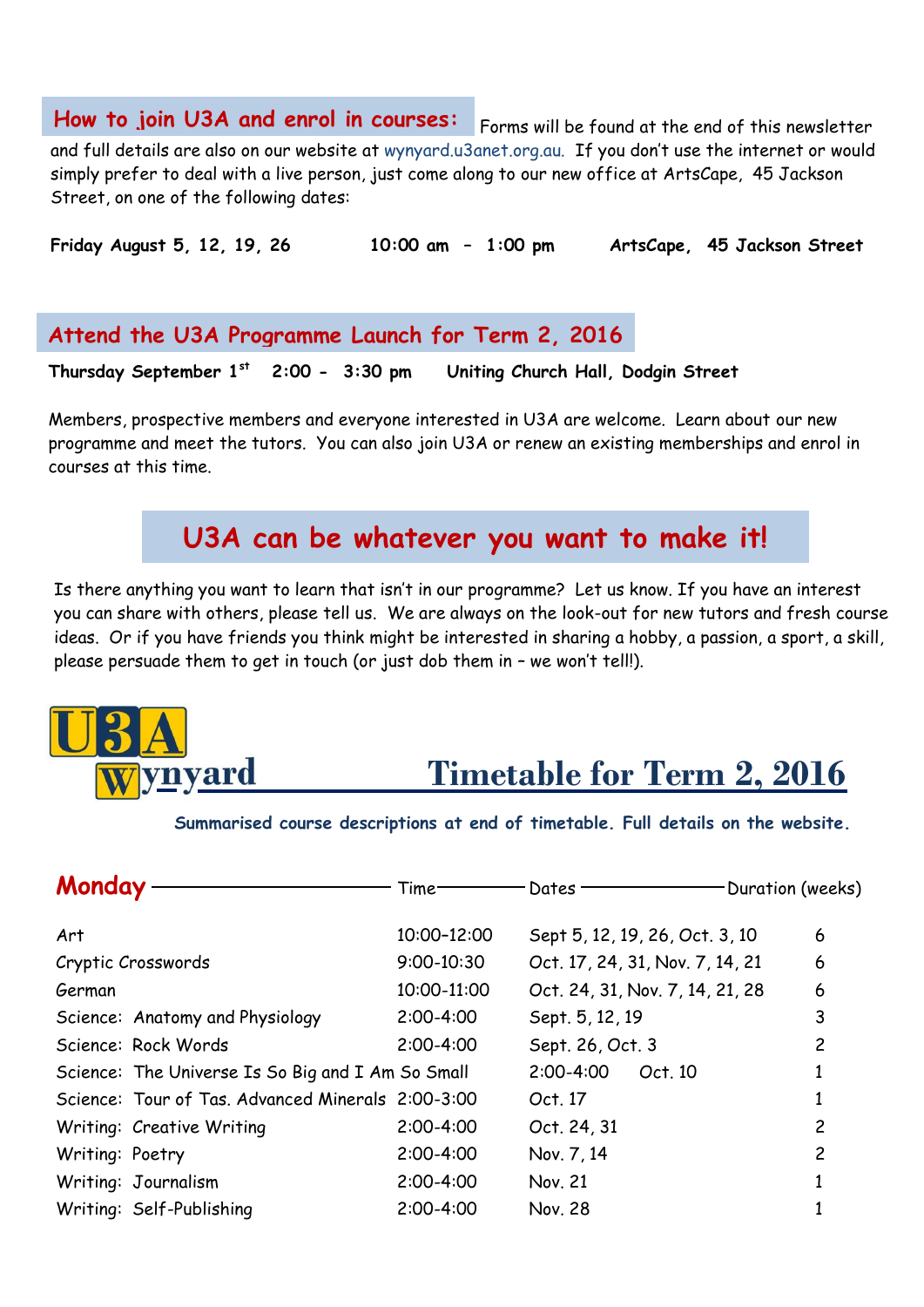| Wednesday –––––––––––––––––––– Time–––––––––––– Dates––––––– Duration (weeks)                                                            |                 |                      |                |
|------------------------------------------------------------------------------------------------------------------------------------------|-----------------|----------------------|----------------|
| Knitting Socks                                                                                                                           | $2:00 - 4:00$   | Sept. 21, 28, Oct. 5 | 3              |
| Health Matters: CPR & Stroke Recognition                                                                                                 | $10:00 - 12:00$ | Sept. 7              | $\mathbf{1}$   |
|                                                                                                                                          |                 |                      |                |
| Health Matters: Hearing                                                                                                                  | $10:00 - 12:00$ | Sept. 14             | 1              |
| Health Matters: Herb and Drug Interactions - What's good and what's not                                                                  |                 |                      |                |
|                                                                                                                                          | $10:00 - 12:00$ | Sept. 21             | $\mathbf{1}$   |
| Health Matters: Palliative Care                                                                                                          | $10:00 - 12:00$ | Sept. 28             | 1              |
| Health Matters: Living Well - Increase your own community's health and wellbeing                                                         |                 |                      |                |
|                                                                                                                                          | $10:00 - 12:00$ | Oct. 5               | 1              |
| Health Matters: How To Maximise Your Mental Health                                                                                       |                 |                      |                |
|                                                                                                                                          | $10:00 - 12:00$ | Oct. 12              | 1              |
| Health Matters: Buteyko Breathing                                                                                                        | $10:00 - 12:00$ | Oct. 19              | 1              |
| Over The Rainbow: A love story                                                                                                           | $2:00 - 4:00$   | Oct. 19              | $\mathbf{1}$   |
| Sudoku for Beginners                                                                                                                     | $2:00 - 4:00$   | Oct. 12              | 1              |
| Serendipity: Fiery Words                                                                                                                 | $10:00 - 12:00$ | Oct. 26              | $\mathbf{1}$   |
| Serendipity: Cheesemaking at Home                                                                                                        | $10:00 - 2:00$  | Nov. 2               | 1              |
| Serendipity: What the Rocks at Fossil Bluff Tell Us About Climate Change                                                                 |                 |                      |                |
|                                                                                                                                          | $10:00 - 12:00$ | Nov. 9               | 1              |
| Serendipity: One Picture - A Thousand Words: Maps past and present                                                                       |                 |                      |                |
|                                                                                                                                          | $10:00 - 12:00$ | Nov. 16              | $\mathbf{1}$   |
| Serendipity: Two Cultures: Art and Science                                                                                               | $10:00 - 12:00$ | Nov. 23              | 1              |
| Serendipity: The Ship, The Pinhole & the Prism                                                                                           | $10:00 - 12:00$ | Nov. 30              | 1              |
| Ukulele for Beginners                                                                                                                    | $2:00 - 4:00$   | Nov. 9, 16, 23, 30   | 4              |
| Upwords                                                                                                                                  | $2:00 - 4:00$   | Sept. 7, 14          | $\overline{c}$ |
| Picnic at Hanging Bluff (end of year celebration) 12:00 - 2:00                                                                           |                 | Dec. 7               |                |
| <u>Contract Communications</u> Communications Communications Communications Communications Communications Communications<br>Thursday $-$ |                 |                      |                |

| E-bikes: A wonderful way to see the world                                   | $10:00 - 12:00$ | Nov. 17             |   |
|-----------------------------------------------------------------------------|-----------------|---------------------|---|
| Introduction to Family History Research                                     | $2:00 - 4:00$   | Nov. 17             |   |
| History of Mythology                                                        | $10:00 - 12:00$ | Oct. 27, Nov. 3     | 2 |
| Tools and Trailers: Blade Sharpening                                        | $2:00 - 4:00$   | Oct. 27             |   |
| Tools and Trailers: Basic Tools                                             | $2:00 - 4:00$   | Nov. 3              |   |
| Tools and Trailers: Let's Make Something                                    | $2:00 - 4:00$   | Nov. 10             |   |
| Tools and Trailers: Trailer Reversing                                       | $2:00 - 4:00$   | Nov. 24             |   |
| Introduction to Line Dancing                                                | $10:00 - 12:00$ | Sept. 8, 15, 22     | 3 |
| Money, Debt, Deficit and Other Myths: The challenges for economic orthodoxy |                 |                     |   |
|                                                                             | $2:00 - 4:00$   | Sept. 15, 22, 29    | 3 |
| <b>Introduction to Scottish Dancing</b>                                     | $10:00 - 12:00$ | Sept. 29, Oct.6, 13 | 3 |
|                                                                             |                 |                     |   |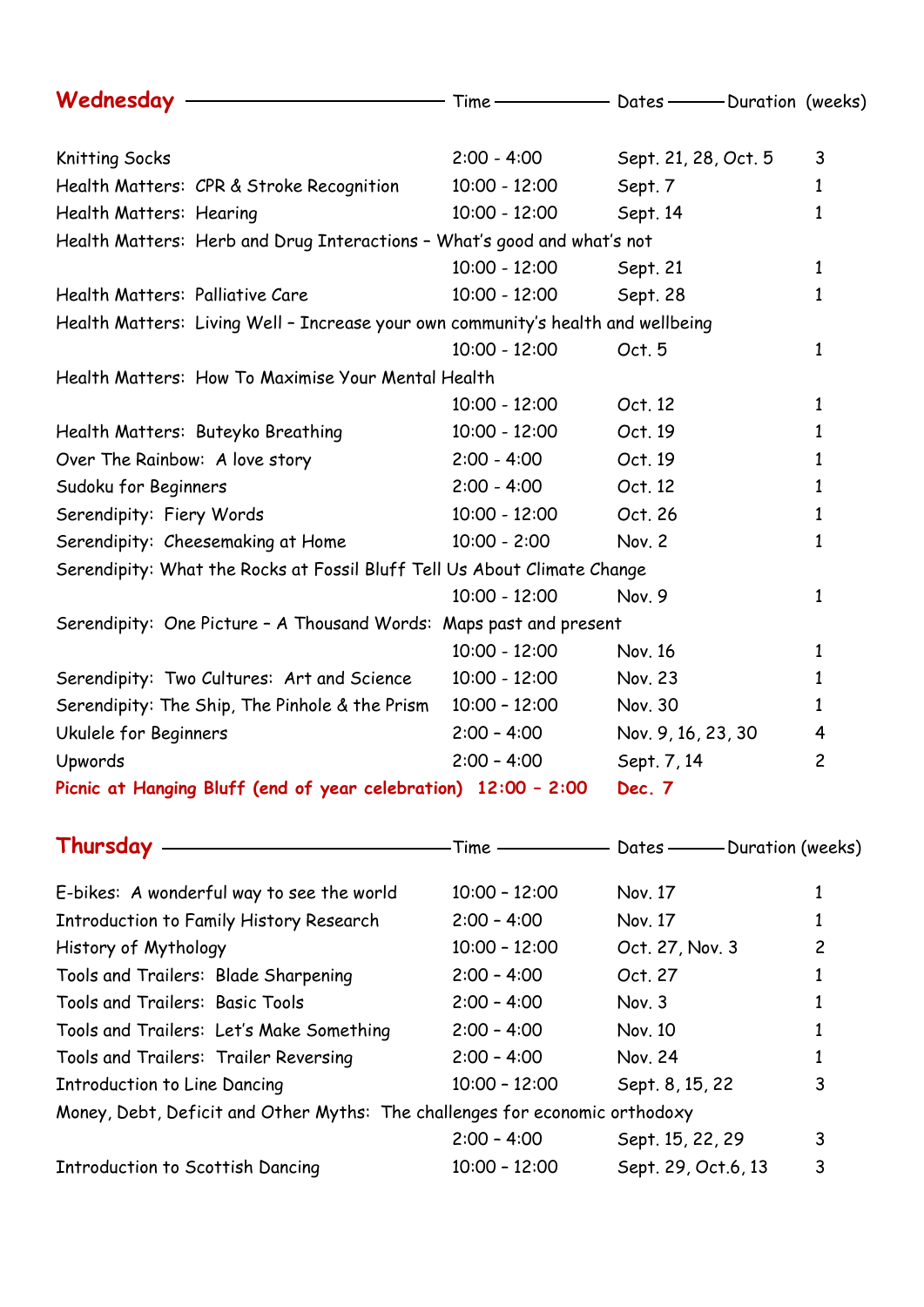# **Courses Listed Alphabetically**

## **Art**

| When:<br>Where:<br>Presenter: | Monday Sept. 5, 12 19, 26, Oct. 3, 10 (6 sessions), 10.00 - 12.00<br>ArtsCape, 45 Jackson Street<br><b>Sherry Norcott</b>                                                                                                                                                                                                                                                                               |  |  |
|-------------------------------|---------------------------------------------------------------------------------------------------------------------------------------------------------------------------------------------------------------------------------------------------------------------------------------------------------------------------------------------------------------------------------------------------------|--|--|
|                               | Just as mathematics requires certain fundamental skills, art also needs some basic knowledge before any creative input can<br>be applied. In these classes we will practise and learn about perspective, tone, colour, the construction of a human face<br>and body and also explore various media used by artists, such as water colour etc.                                                           |  |  |
|                               | Most importantly the classes are meant to be enjoyable and no prior experience is needed.                                                                                                                                                                                                                                                                                                               |  |  |
| Week 1:                       | Students will be guided via hands-on experience in the basic principles of drawing, including constructing a human<br>face.                                                                                                                                                                                                                                                                             |  |  |
| Week 2:                       | Learn all about colours, including the colour wheel, primary colours, secondary colours, tertiary colours, neutrals and<br>adjusting colours.                                                                                                                                                                                                                                                           |  |  |
| Week 3:                       | Perspective is a useful set of ideas which help an artist create a convincing illusion of three-dimensional depth and<br>space on a flat paper or canvas, based on four simple ideas:                                                                                                                                                                                                                   |  |  |
| Week 4:                       | All objects have a natural tone (called so by artists) which describes the amount of light they reflect under specific<br>conditions. In reality, this local tone is affected by the light.                                                                                                                                                                                                             |  |  |
| Week 5:                       | The human figure is so fascinating because the forms of human bodies are virtually endless. The key to successful<br>figure drawing is to represent the various parts of the body in their correct proportions.                                                                                                                                                                                         |  |  |
| Week 6:                       | Tonal Painting is how is a measure of lightness and darkness with the other two elements being components of<br>colour – hue and intensity – they refer specifically to the nature of light reflected on an object. Tones describe how<br>much light actually reaches your eyes.                                                                                                                        |  |  |
| Bring:                        | This course is interactive and you should wear appropriate protective clothing. Also bring along two folders for<br>handouts and class work. If you have any of the following, please bring them along (although if you don't, we will<br>be supplying them anyway): acrylic paints, basic brushes, pencils, and plastic palettes as well as old jars to hold<br>water to thin paint and rinse brushes. |  |  |
|                               |                                                                                                                                                                                                                                                                                                                                                                                                         |  |  |

# **Bird Field Trips**

| When:<br>Where:   | Dates to be announced to participants in mid to late spring<br>French's Reserve for bush birds<br>East Inlet, Stanley, for shore birds<br>2. |
|-------------------|----------------------------------------------------------------------------------------------------------------------------------------------|
| <b>Presenter:</b> | Tiabunna, Somerset for water and bush birds<br>З.<br>Col Meyers                                                                              |

These interactive field trips are designed for past participants in Col's courses or reasonably experienced ornithologists.

### **E-bikes: A wonderful way to see the world**

| When:             | Thursday Nov. 17, (1 session), $10:00 - 12:00$ |
|-------------------|------------------------------------------------|
| Where:            | Anglican Church Hall, Dodgin Street            |
| <b>Presenter:</b> | <b>Michael Harries</b>                         |

Electrically assisted bicycles are taking Europe and America by storm and are perfect for those who no longer have the oomph to pedal up steep hills. Michael will talk about the various types of bikes and you will have the chance to ride some different models. This is definitely the green and easy way to travel. And so much fun!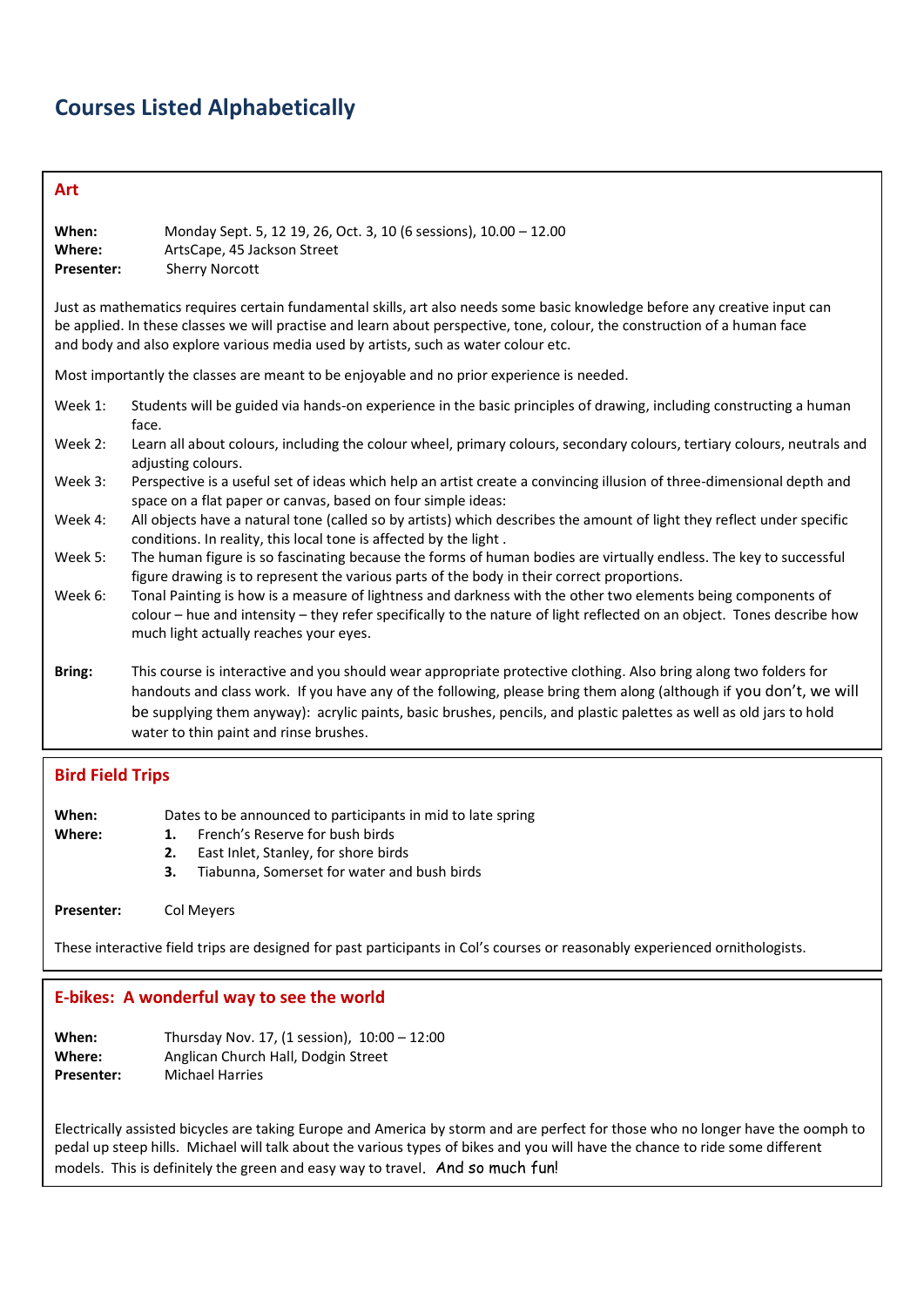| <b>Health Matters</b>                                                                                                              |          |                                                                                                                                                                                          |                                                                                                                                                                                                                                                                                                                                                                                                                                                                   |
|------------------------------------------------------------------------------------------------------------------------------------|----------|------------------------------------------------------------------------------------------------------------------------------------------------------------------------------------------|-------------------------------------------------------------------------------------------------------------------------------------------------------------------------------------------------------------------------------------------------------------------------------------------------------------------------------------------------------------------------------------------------------------------------------------------------------------------|
| When:<br>Wednesday Sept. 7, 14, 21, 28, Oct. 5, 12, 19 (7 sessions), 10.00 - 12.00<br>Where:<br>Uniting Church Hall, Dodgin Street |          |                                                                                                                                                                                          |                                                                                                                                                                                                                                                                                                                                                                                                                                                                   |
| 1                                                                                                                                  | Sept. 7  | CPR and Stroke Recognition                                                                                                                                                               | Eric Smith                                                                                                                                                                                                                                                                                                                                                                                                                                                        |
|                                                                                                                                    |          | both the CPR and stroke recognition session.                                                                                                                                             | There is a charge of \$50 if you wish to obtain CPR certification. However, you may attend as an observer for                                                                                                                                                                                                                                                                                                                                                     |
| 2                                                                                                                                  | Sept. 14 | Hearing (including tests)                                                                                                                                                                | Emma Sweeney (Community Hearing Advisor,<br>Australian Hearing)                                                                                                                                                                                                                                                                                                                                                                                                   |
|                                                                                                                                    |          | a hearing check, as well as a brief talk about hearing aids and other assisted listening devices.                                                                                        | This session will cover general hearing health, Australia Hearing and our services, hearing loss in Australia, signs<br>of hearing loss, tips for family and friends, tinnitus, why hearing health is important and what to expect during                                                                                                                                                                                                                         |
| 3                                                                                                                                  | Sept. 21 | Herb and Drug Interactions: What's good and what's not                                                                                                                                   | Frank Croucher (naturopath) and<br>Kathryn Dixon (pharmacist)                                                                                                                                                                                                                                                                                                                                                                                                     |
|                                                                                                                                    |          | good, and include information on just what people should be aware and wary of.                                                                                                           | We will describe the most commonly encountered herb/drug Interactions - what is good and what is not so                                                                                                                                                                                                                                                                                                                                                           |
| 4                                                                                                                                  | Sept. 28 | Palliative Care                                                                                                                                                                          | Dr. Frank Reynolds (President, Palliative Care Assoc.)                                                                                                                                                                                                                                                                                                                                                                                                            |
|                                                                                                                                    |          | Association of Hospice and Palliative Care) and have been vice president.                                                                                                                | I'm a local GP and have worked in the Burnie area for 34 years. I have an interest in palliative care and have<br>looked after a number of patients in the final stages of their illness. I am on the council of TAHPC (Tasmanian                                                                                                                                                                                                                                 |
| 5                                                                                                                                  | Oct. 5   | Living Well: Increase your own and community's health and wellbeing                                                                                                                      | Robin Krabbe (Live Well Tasmania)                                                                                                                                                                                                                                                                                                                                                                                                                                 |
|                                                                                                                                    |          | after our bodies and minds.                                                                                                                                                              | This workshop will talk about the Wynyard based community group called Live Well Tasmania (LWT) which<br>believes it is vital we work together by focusing on physical and mental health - both essential to 'Living Well'.<br>We will also brainstorm ideas for the U3A community to work collectively towards 'Living Well', by discussing<br>what currently exists, and what can be done better to decrease social isolation, increase healthy eating and look |
| 6                                                                                                                                  | Oct. 12  | How to Maximise Your Mental Health                                                                                                                                                       | Ron Blume (Psychiatric Nurse/Brain Based<br>Therapist)                                                                                                                                                                                                                                                                                                                                                                                                            |
|                                                                                                                                    |          | (This Seniors Week session is open to non-members)                                                                                                                                       |                                                                                                                                                                                                                                                                                                                                                                                                                                                                   |
|                                                                                                                                    |          | Ron will share his knowledge of neuroscience and the history of brain development (and decline) in<br>combination with his experience as a mental health professional spanning 44 years. |                                                                                                                                                                                                                                                                                                                                                                                                                                                                   |
|                                                                                                                                    |          | their mental and physical capabilities/health.                                                                                                                                           | He looks forward to demonstrating how this shared knowledge can be used by anybody of any age to maximise                                                                                                                                                                                                                                                                                                                                                         |
| 7                                                                                                                                  | Oct. 19  | Buteyko breathing                                                                                                                                                                        | Caroline Ash (Buteyko Practitioner)                                                                                                                                                                                                                                                                                                                                                                                                                               |
|                                                                                                                                    |          | live well for longer?                                                                                                                                                                    | Sleep apnoea? Asthma? Snoring? Chest problems? Rhinitis? Sinusitis? Veteran athlete or wanting to                                                                                                                                                                                                                                                                                                                                                                 |
|                                                                                                                                    |          |                                                                                                                                                                                          | Caroline will explain what Buteyko breathing is, what it can do for you and how you can learn to do it.                                                                                                                                                                                                                                                                                                                                                           |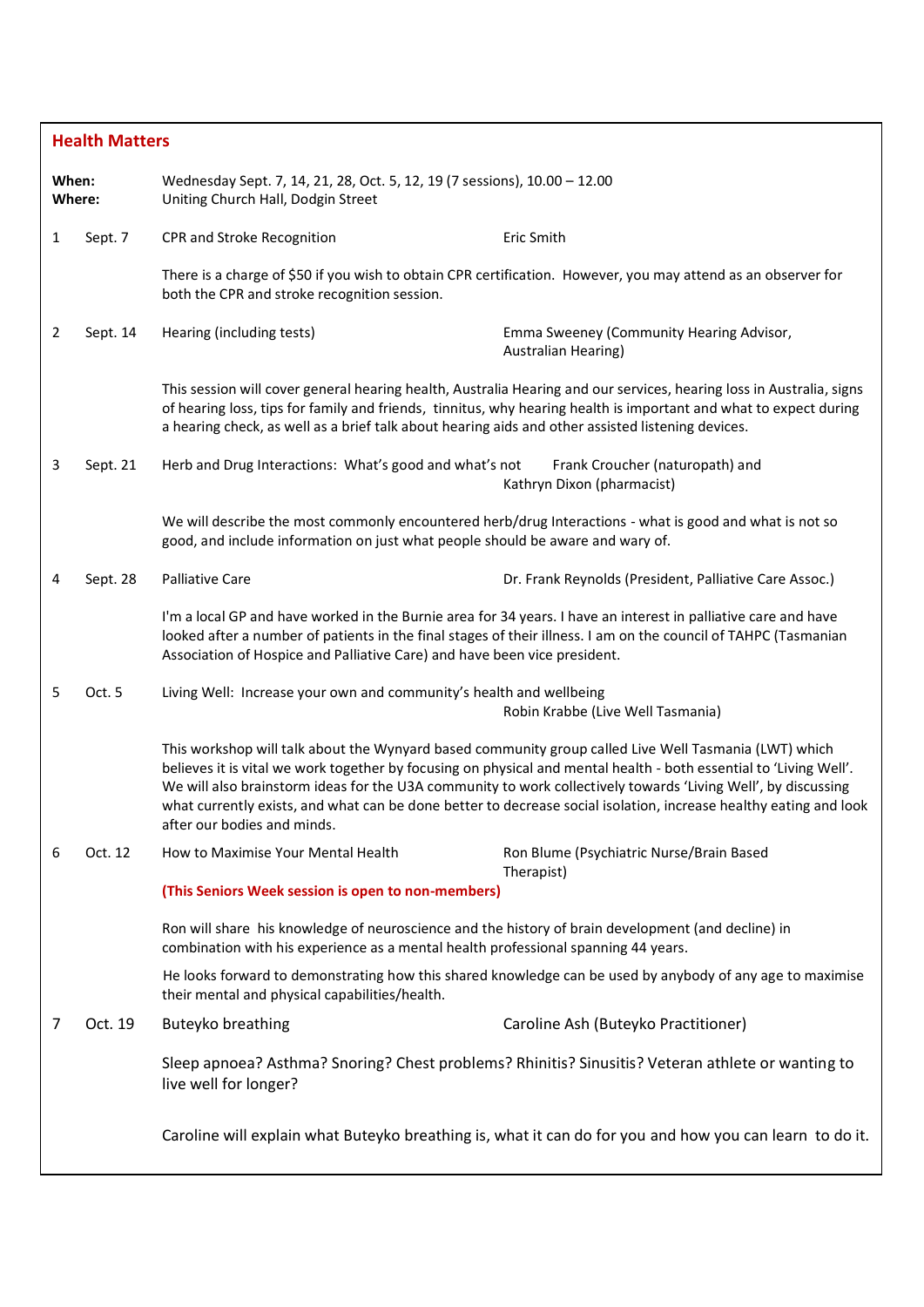#### **An Introduction to Family History Research**

**When:** Thursday November 17 (1 session), 2:00 – 4:00 **Where:** Family History Society, 58 Bass Highway, Cooee **Presenters:** Peter and Judy Cocker, Family History Society

This interactive workshop will introduce participants to the addictive hobby of Family History. Covered will be the 10 golden rules of Genealogy, including how to get started the right way, where to find records and how to avoid the pitfalls.

This presentation will include practical demonstrations and some information to take home.

#### **German**

**When:** Monday Oct. 24, 31, Nov. 7, 14, 21, 28 (6 sessions), 10:00 – 11:00 **Where:** ArtsCape, 45 Jackson Street, Wynyard **Presenter:** Alwyn Friedersdorff

Beginning German again. Reinforce what you think you don't know! And have fun doing it.

#### **History of Mythology**

**When:** Thursday October 27, November 3 (2 sessions), 10.00 – 12.00 **Where:** Anglican Church Hall, Dodgin Street Presenter: Ian McFarlane

This lecture course will give a brief overview of the study of mythology with a focus on European traditions, historical perspectives and contemporary uses and abuses.

#### **Knitting Socks**

**When:** Wednesday Sept. 21, 28, Oct. 5 (3 sessions), 2.00 – 4.00 pm **Where:** Uniting Church Hall, Dodgin Street, Wynyard **Presenters:** Gill Vowles

These hands-on classes will introduce participants to knitting socks in the round. Content will include sock anatomy, casting on, turning a heel and finishing the toe. Plenty of support will be provided but participants do need to know how to knit.

#### **Introduction to Line Dancing**

**When:** Thursday September 8, 15, 22 (3 sessions), 10:00 – 12:00 **Where:** Anglican Church Hall, Dodgin Street **Presenter:** Nikki Tamassey

Learn the basic steps and a few easy dances for Line Dancing - a popular, low impact activity which is so much fun, you do not realise you are exercising. Whilst done in a group, you are dancing on your own, which means you dance at your own level of fitness and rest if you need to. Level of agility required is equivalent to medium pace walking. A welcome sheet and basic guidelines will be emailed out to participants before the first session.

#### **Money, Debt, Deficits and Other Myths: The challenges for economic orthodoxy**

**When:** Thursday 15, 22, 29 September (3 sessions), 2.00 – 4:00 pm **Where:** Anglican Church Hall, Dodgin Street, Wynyard **Presenter:** John Lawrence

It has been eight years since the advent of the Global Financial Crisis and the world is still struggling to find its way. Everyone senses something is wrong with the current belief system. Has economics failed us? Are the suggested solutions from the economic commentariat and political leaders based on assumptions that are still valid in current circumstances? The brief course will look at some of the economic and accounting assumptions underpinning the current economic policy debate, criticisms and alternatives.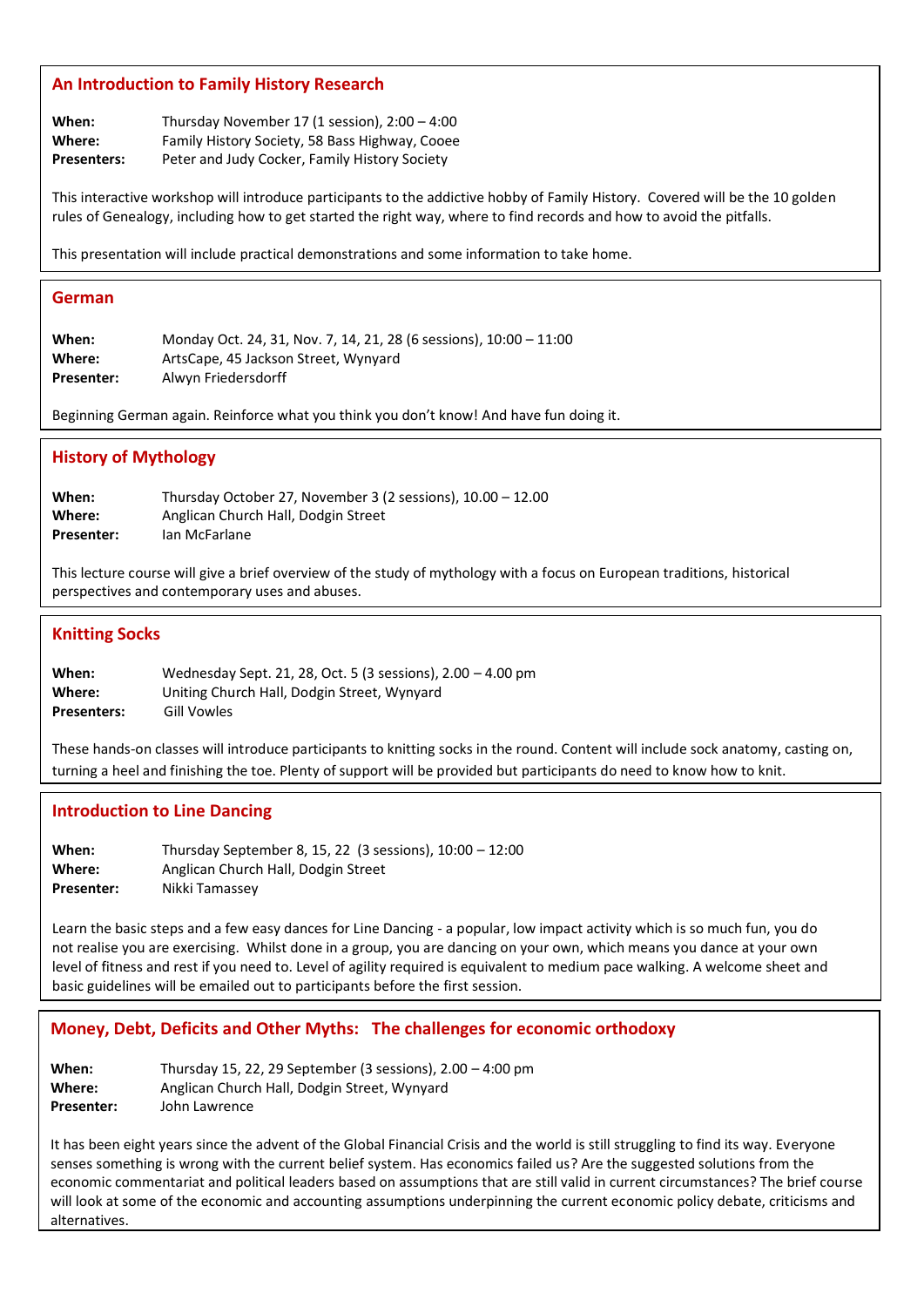#### **Over the Rainbow: A love story**

**When:** Wednesday October 19 (1 session), 2:00 – 4:00 **Where:** Uniting Church Hall, Dodgin Street **Presenter:** Sabena Lund

Meet a lesbian couple and hear stories of coming out, love, commitment and relationship. Take the chance to ask questions about sexual orientation, and discuss issues around marriage equality.

## **Science Series: Anatomy and Physiology**

| When:<br>Where:<br><b>Presenter:</b> | Monday Sept. 5, 12, 19 (3 sessions), $2.00 - 4:00$<br>Artscape, 45 Jackson St., Wynyard<br><b>Frank Croucher</b>                                                                                               |
|--------------------------------------|----------------------------------------------------------------------------------------------------------------------------------------------------------------------------------------------------------------|
| Session 1:                           | An introduction to the amazing machine we call the human body. Levels of organisation and an overview of the<br>11 organ systems of the body.                                                                  |
| Sessions 2, 3:                       | A detailed analysis of the digestive system including its structures and functions. This vital and often<br>misunderstood body system is of prime importance in the overall performance of the human organism. |

# **Science Series: Rock Words**

| When:      | Monday Sept. 26, Oct. 3 (2 sessions), 2.00 - 4:00 |
|------------|---------------------------------------------------|
| Where:     | ArtsCape, 45 Jackson Street                       |
| Presenter: | Jo Crothers                                       |

Rocks are the words written in the Earth's manuscript. In a second series of interactive presentations, Rock Words will be examined to illuminate both global and local geological history.

### **Science Series: The Universe Is So Big and I Am So Small**

| When:      | Monday October 10, $(1$ session) $2:00 - 4:00$ |
|------------|------------------------------------------------|
| Where:     | ArtsCape, 45 Jackson Street                    |
| Presenter: | Mervyn Mitchell                                |

Following the successful chemistry course in Term 1, we will look at the place of humans in the universe (somewhere between the very large and the very small), the origins of life and the possibility of it existing elsewhere. We'll highlight a few wonders of the natural world (eg. vision – how we acquired it and whether carrots improve it). No prior knowledge of chemistry is required – just a sense of awe and curiosity.

#### **Science Series: Factory Tour of Tasmanian Advanced Minerals**

**When:** Monday October 17, (1 session), 2.00 – 3:00 Where: Tasmanian Advanced Minerals, 19 Stennings Road, Wynyard

Tasmanian Advanced Minerals extracts raw materials from three open-cut mines in the region. They produce high-purity silica flour and export it to Asia for the manufacture of LCD glass.

Take this rare opportunity to visit the TAM factory to learn about the mining of silica-rich sand and its processing at the Wynyard  $p$ site. Aristotle who got nearly everything wrong and  $p$  and  $A$  respectively. Aristotle who got nearly every thing wrong and  $A$ site.

The maximum number of participants is 16.

For the factory tour: There are many stairs in our factory. Covered shoes or preferably safety shoes should be worn. Helmets, glasses & safety vests are also required and will be provided.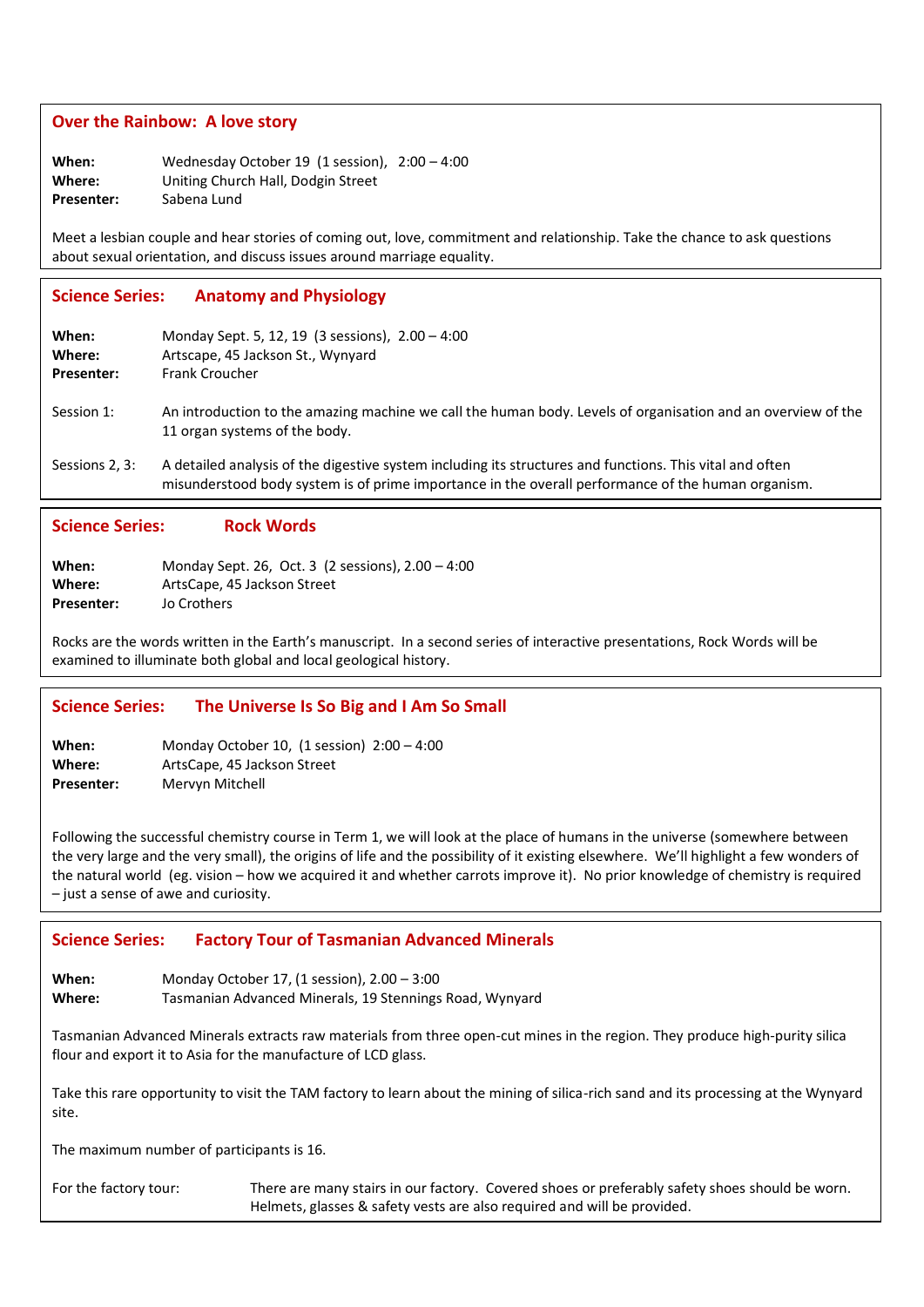| <b>Serendipity</b>                                                                                                                                                                                                                                                                                       | A Pleasant Surprise or Happy Accident. According to a Persian fairy tale, the three Princes of Serendip were "always<br>making discoveries, by accidents and sagacity, of things which they were not in quest of."<br>(Horace Walpole) |                                                                                                                                                                                                                                                                                                                                                |                                                                |  |
|----------------------------------------------------------------------------------------------------------------------------------------------------------------------------------------------------------------------------------------------------------------------------------------------------------|----------------------------------------------------------------------------------------------------------------------------------------------------------------------------------------------------------------------------------------|------------------------------------------------------------------------------------------------------------------------------------------------------------------------------------------------------------------------------------------------------------------------------------------------------------------------------------------------|----------------------------------------------------------------|--|
| This is an eclectic and random collection of informal talks or discussions on intriguing topics. Pick the ones that pique your<br>interest. To avoid disappointment, you should enrol as for other courses. (Some sessions have a maximum).                                                              |                                                                                                                                                                                                                                        |                                                                                                                                                                                                                                                                                                                                                |                                                                |  |
| Where:                                                                                                                                                                                                                                                                                                   |                                                                                                                                                                                                                                        | Uniting Church Hall, Dodgin Street (unless otherwise stated)                                                                                                                                                                                                                                                                                   |                                                                |  |
| <b>Wed. Oct. 26</b>                                                                                                                                                                                                                                                                                      | $10.00 - 12:00$                                                                                                                                                                                                                        | <b>Fiery Words</b>                                                                                                                                                                                                                                                                                                                             | <b>Jo Crothers</b>                                             |  |
|                                                                                                                                                                                                                                                                                                          |                                                                                                                                                                                                                                        | Why does the Earth produce so much molten rock and why are volcanoes located in well-defined areas? The Fiery Words<br>examined in this class will reveal some hot insights into the Earth's sizzling processes.                                                                                                                               |                                                                |  |
| Wed. Nov. 2                                                                                                                                                                                                                                                                                              | $10.00 - 14:00$                                                                                                                                                                                                                        | <b>Cheesemaking at Home</b>                                                                                                                                                                                                                                                                                                                    | <b>Grant Vowles</b>                                            |  |
| Where:                                                                                                                                                                                                                                                                                                   | right hand side)                                                                                                                                                                                                                       | 134 Elphinstones Road, Calder (12 km up Calder Road, turn right, 1.34km along dirt road on                                                                                                                                                                                                                                                     |                                                                |  |
|                                                                                                                                                                                                                                                                                                          |                                                                                                                                                                                                                                        | Watch cheese being made from raw unpasteurized milk in a home kitchen. Equipment needed, useful techniques, hints on<br>sterilization, cultures, maturation and storage can be discussed. Taste a few cheeses made on site and possibly some other home<br>produce. This session may run later, depending on the variety of cheese being made. |                                                                |  |
| Class maximum: 6 attendees                                                                                                                                                                                                                                                                               |                                                                                                                                                                                                                                        |                                                                                                                                                                                                                                                                                                                                                |                                                                |  |
| Wed. Nov. 9                                                                                                                                                                                                                                                                                              | $10:00 - 12:00$                                                                                                                                                                                                                        | What the Rocks at Fossil Bluff Tell Us About Climate Change?<br>Paul O'Halloran                                                                                                                                                                                                                                                                |                                                                |  |
| Where:                                                                                                                                                                                                                                                                                                   | Meet at 10:00 am at the Fossil Bluff car park.                                                                                                                                                                                         |                                                                                                                                                                                                                                                                                                                                                |                                                                |  |
| Tasmania is one of the most geologically diverse places on earth. The NW coast in particular has extraordinary geological sites -<br>Don Heads; Cradle Mt; Goat Island; Burnie basalt columns and waterfalls; Fossil Bluff; the Nut; and the Tarkine to name just a<br>few.                              |                                                                                                                                                                                                                                        |                                                                                                                                                                                                                                                                                                                                                |                                                                |  |
| Participants will use scientific inquiry to investigate the evidence in the rocks showing that climate has changed dramatically<br>through geological time at this location. We will also investigate how the aboriginal people lived in the area.                                                       |                                                                                                                                                                                                                                        |                                                                                                                                                                                                                                                                                                                                                |                                                                |  |
|                                                                                                                                                                                                                                                                                                          |                                                                                                                                                                                                                                        | Meet at the Fossil Bluff car park at 10 am and bring along warm clothes, a notebook and lunch. A camera too might be good.<br>Lunch at 11.30 on site, or at Gutteridge Gardens if the weather is inclement, where there are toilets and shelter.                                                                                               |                                                                |  |
| Wed. Nov. 16                                                                                                                                                                                                                                                                                             | $10:00 - 12:00$                                                                                                                                                                                                                        | One Picture - a Thousand Words: Maps, past and present<br><b>Mervyn Mitchell</b>                                                                                                                                                                                                                                                               |                                                                |  |
|                                                                                                                                                                                                                                                                                                          |                                                                                                                                                                                                                                        | Man has been mapping since the stone age. We will look at the history of maps over 3500 years: How they are made and what<br>they show - both on the earth's surface and deep beneath it, and sometimes how they can become works of art.                                                                                                      |                                                                |  |
| Wed. Nov. 23                                                                                                                                                                                                                                                                                             | $10:00 - 12:00$                                                                                                                                                                                                                        | <b>Two Cultures: Art and Science</b>                                                                                                                                                                                                                                                                                                           | Rees Campbell, Con Rhee,<br><b>Bev McNamara, Merv Mitchell</b> |  |
| Has a cultural fault line opened between the "two cultures" of modern society - the sciences and the humanities? If so, what has<br>caused it? Does it even matter? Can a common language be found to bridge the divide?                                                                                 |                                                                                                                                                                                                                                        |                                                                                                                                                                                                                                                                                                                                                |                                                                |  |
| This open discussion will be led by a panel of four, who include among their talents and interests: painting, writing, photography<br>and science. Please come along - whoever you are - to listen and participate in what should be a thought-provoking presentation<br>that could go in any direction. |                                                                                                                                                                                                                                        |                                                                                                                                                                                                                                                                                                                                                |                                                                |  |
| Wed. Nov. 30                                                                                                                                                                                                                                                                                             | $10:00 - 12:00$                                                                                                                                                                                                                        | The Ship, The Pinhole and The Prism                                                                                                                                                                                                                                                                                                            | Alex Nicholas.                                                 |  |
| An exploration of drawing and painting in Western art. What makes Western art unique from other cultures?                                                                                                                                                                                                |                                                                                                                                                                                                                                        |                                                                                                                                                                                                                                                                                                                                                |                                                                |  |
| We look at the role science has had in these two forms of the arts and how it has influenced the way we interpret what we see.                                                                                                                                                                           |                                                                                                                                                                                                                                        |                                                                                                                                                                                                                                                                                                                                                |                                                                |  |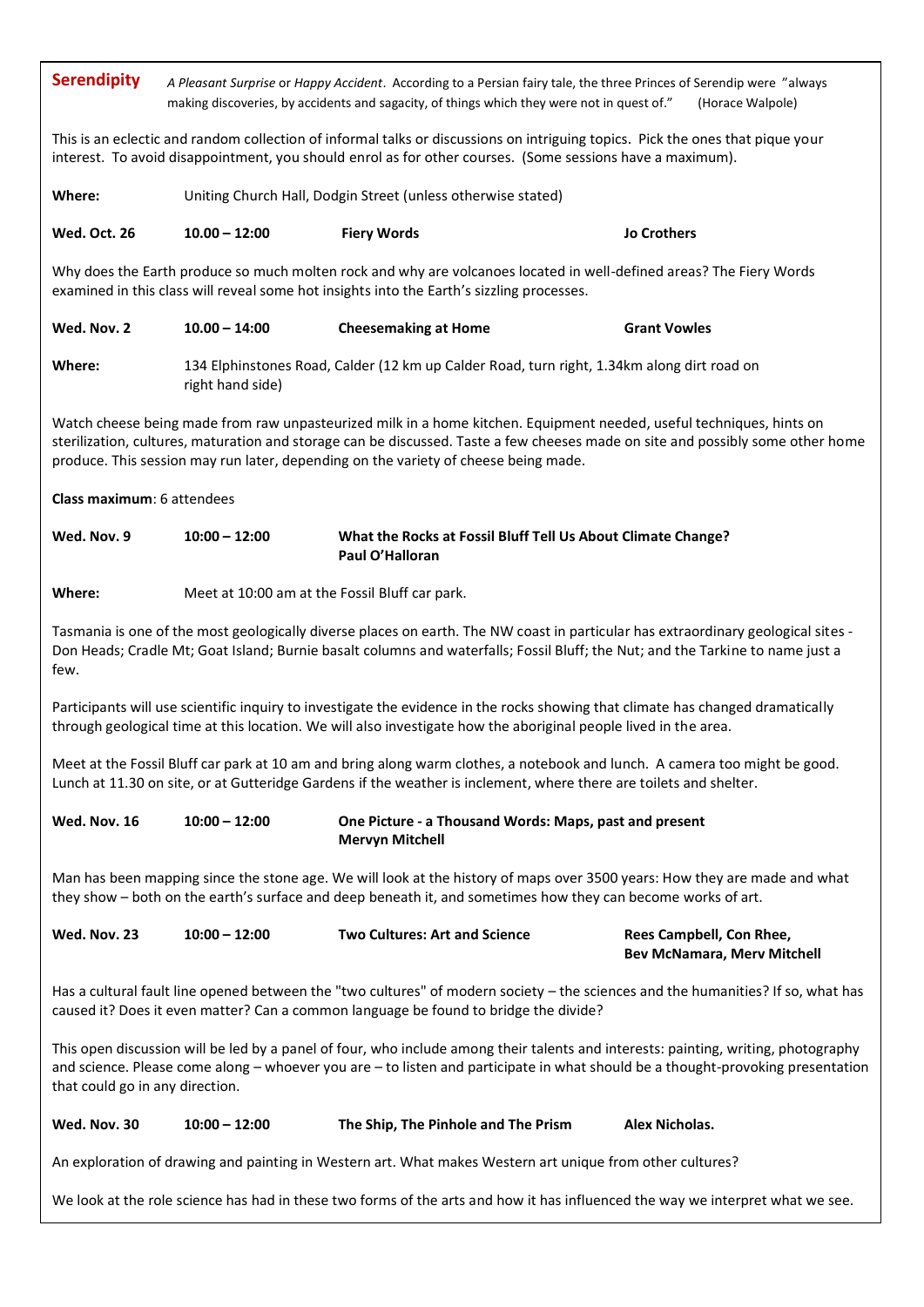#### **Introduction to Scottish Dancing**

| When:      | Thursday September 29, October 6, 13 (3 sessions), $10:00 - 12:00$ |
|------------|--------------------------------------------------------------------|
| Where:     | Anglican Church Hall, Dodgin Street                                |
| Presenter: | Nikki Tamassey                                                     |

Scottish Country Dancing is a wonderful way to keep active both physically and mentally, whilst socialising with others and is an excellent recipe for healthy ageing. Dances, which have their origins in the traditional folk dances of 17<sup>th</sup> century Europe, are done in groups of 4 to 10 people and involve reels, jigs, circles and other figures. Whilst reasonable agility is a prerequisite, the steps akin to light skipping are low to the ground and in no way like Highland Dancing**.**

#### **Sudoku for Beginners**

| When:              | Wednesday October 12 (1 session), $2.00 - 4:00$ |
|--------------------|-------------------------------------------------|
| Where:             | Uniting Church Hall, Dodgin Street              |
| <b>Presenters:</b> | Hilary Hazeldene                                |

Keep that brain active. Sudoku is not as hard as it looks. Come and have a go.

# **Tools and Trailers**  A short course of practical skills for people who want to fix things themselves, to be more useful around the house, or simply try to make something. To avoid disappointment, please enrol early in those sessions that pique your interest. In general, they are designed for the beginner, though people with practical skills may learn something as well. **Thurs. October 27 2:00 - 4:00 Blade Sharpening Ron Williams Where:** Venue to be announced later It's no use having blunt tools. They just don't work! To start, you must know how to sharpen them. Ron will show you how to sharpen a wide range of household and workshop tools: Bring a blunt one and challenge him. **Thurs. November 3 2:00 - 4:00 Basic Tools Geoff Wickham Where:** Venue to be announced later Now you have them sharp, Geoff Wickam will show how to use some different tools safely and effectively. A wide range of household, garden, and workshop tools will be covered. **Thurs. November 10 2:00 - 4:00 Let's Make Something Brian Randall & Darryl Dick Where:** Venue to be announced later Now let's put our tools to use. We will be shown the more advanced use of tools, how to undertake simple tasks, and maybe even start to make something. **Thurs. November 24 2:00 - 4:00 Trailer Reversing Mick Burn Where:** Venue to be announced later Do you have trouble with trailers? Would you like to get better? Mick Burn will give you some useful tips. You may be able to try for yourself. A vehicle and trailer will be provided. **Upwords When:** Wednesday September 7, 14 (2 sessions), 2.00 – 4:00 pm **Where:** Uniting Church Hall, Dodgin Street, Wynyard **Presenter:** Anne Hamilton Upwords is a word game similar to Scrabble, but words build up on the board as well as across it. The board and tiles for the game will be supplied. Beginners will be taught the rules of the game. Experienced players are welcome come along too.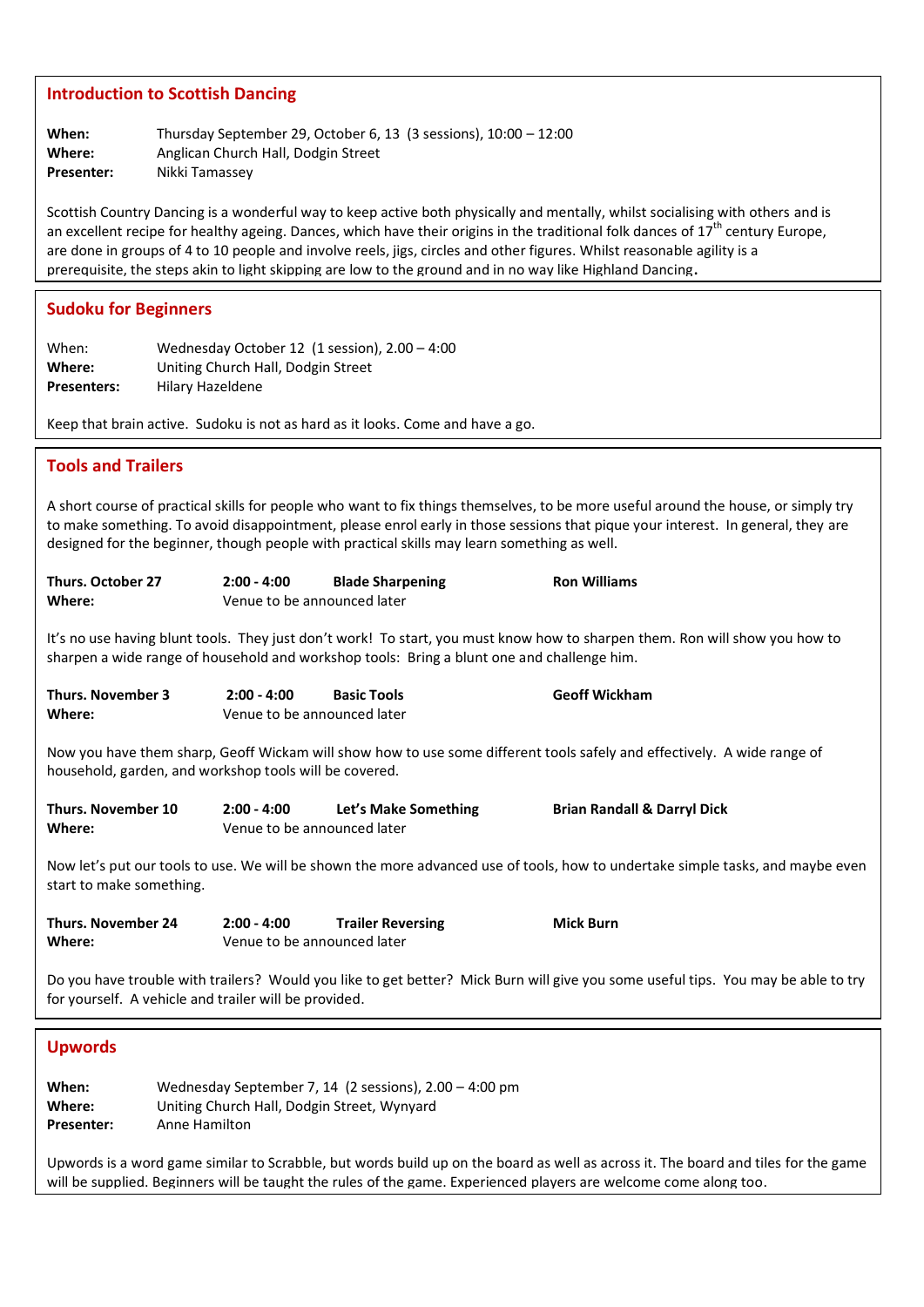### **Ukulele for Beginners**

**When:** Wednesday November 9, 16, 23, 30 (4 sessions), 2.00 – 4:00 Where: ArtsCape, 45 Jackson Street Presenters: Amanda Webster, Peter Sutcliffe

In this course you will learn the basics of playing the ukulele. We will teach you enough easy chords to play literally hundreds of songs! A ukulele is a very easy instrument to play and you need no background in music to enjoy our class.

Bring along your own ukulele if you have one. They can be bought very inexpensively at Fosters Music in Burnie. Alternatively, let us know at the time of registration if you would like to borrow a ukulele.

Also, please bring a folder for music handouts and a music stand, if you own one.

### **Writing**

**When:** Monday Oct. 24, 31, Nov. 7, 14, 21, 28 (6 sessions), 2.00 – 4.00 **Where:** ArtsCape, 45 Jackson Street, Wynyard

6 interactive workshops on creative writing in various genres and how to self-publish. Expert writers will present individual sessions. All writers are welcome and no previous experience is necessary.

- 1. Introduction to Creative Writing Theorem 2012 Control of the Rees Campbell
- 2. Creative Writing **Rees Campbell** 2. Creative Writing **Rees** Campbell
- 3. Poetry 1 Mary Kille No. 2014 12:30 Mary Kille No. 2014 12:30 Mary Kille
- 4. Poetry 2 and 2008 and 2009 and 2009 and 2009 and 2009 and 2009 and 2009 and 2009 and 2009 and 200
- 5. Journalism Gill Vowles
- 6. Self-Publishing **Rees Campbell Rees Campbell**

# **End of Year Celebration**

## **Picnic at Hanging Bluff**

**When:** Wednesday December 7, 12:00 – 2:00 **Where:** Fossil Bluff Beach – meet at the car park **Presenters:** Col Meyers, Rees Campbell, Jo Crothers

Open to all U3A members and any prospective ones.

Celebrate the end of the U3A year with an exploration and picnic at Fossil Bluff, a treasure in our midst. Something for all interests - Jo Crothers will lead those interested in the geology; Rees Campbell will explore the beach and rock pool finds; and Col Meyers will identify local birds and their habitat.

After the guided walks, we'll have a casual picnic on the grass. Informally share your experiences of U3A Wynyard 2016.

All are welcome. Bring a friend - bring lots of friends!

Also please bring a plate of food and drink to share; utensils as required, a picnic mat and/or chairs.



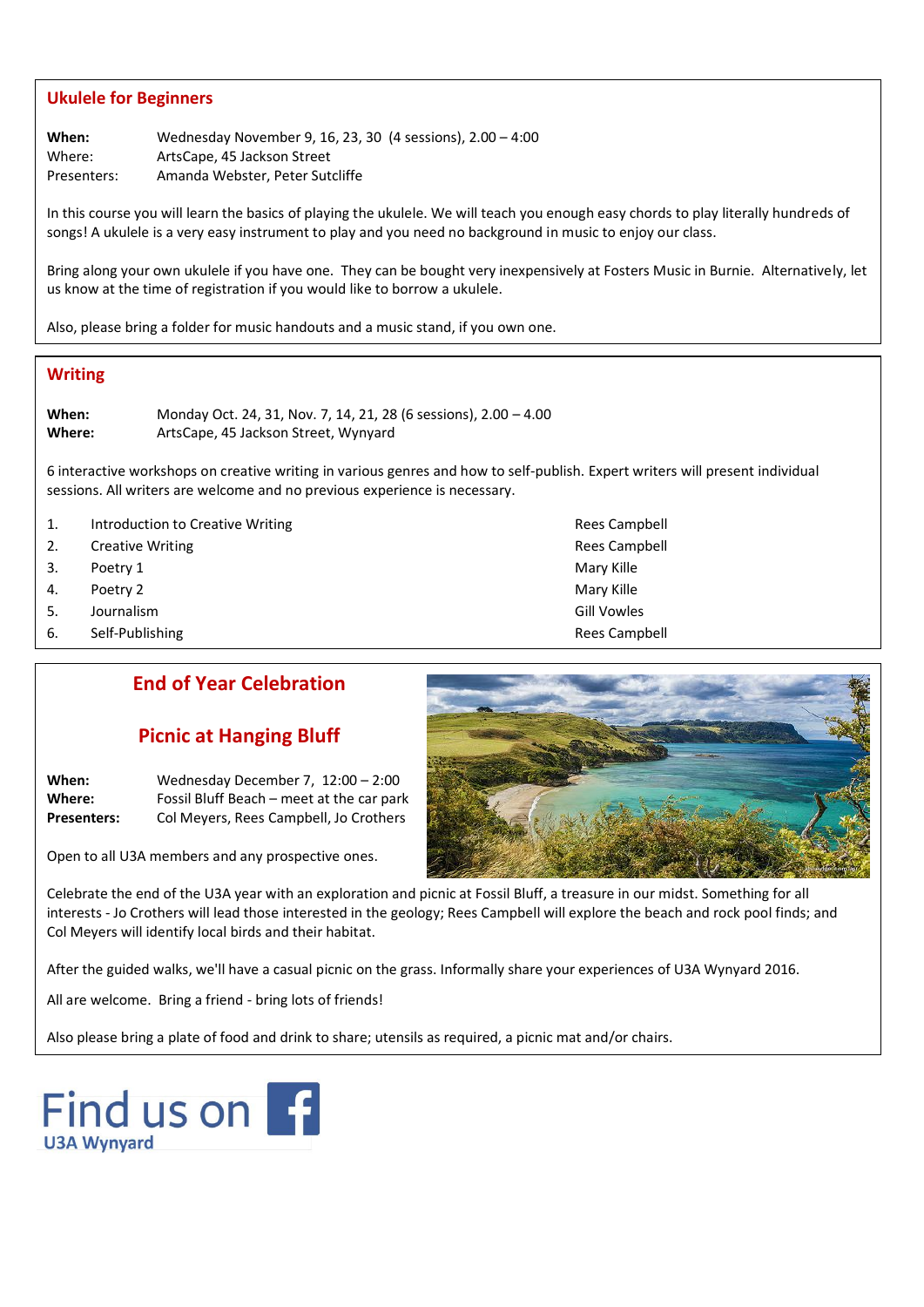

# **U3A Wynyard Class Enrolment Form Term 2 2016**

NAME: ………………………………………………………………………………………………………….….

EMAIL:……………………………………………………………………........................................

CONTACT PH. NO:…………………………….......................

Due to limited space in some venues, classes will be filled as enrolments are accepted. A term or year membership enables multiple enrolments so keep a copy of this form as a reminder of the classes you have enrolled in. **Please** notify us ASAP if you are unable to attend any class of your choice as there may be others on a waiting list.

| Date of Class | Class Name | Date of<br>Class | Class Name |
|---------------|------------|------------------|------------|
|               |            |                  |            |
|               |            |                  |            |
|               |            |                  |            |
|               |            |                  |            |
|               |            |                  |            |
|               |            |                  |            |
|               |            |                  |            |
|               |            |                  |            |
|               |            |                  |            |
|               |            |                  |            |
|               |            |                  |            |

You can return your completed enrolment form in one of four ways: (1) Email it to [u3awynyard@gmail.com,](mailto:u3awynyard@gmail.com) (2) post it to U3A Wynyard, P.O. Box 29**,** Wynyard**,** (3) drop it off to the U3A box in the Wynyard Library (LINC) or (4) bring it along to our office at ArtsCape, 45 Jackson Street at one of the scheduled sessions described on page 2 of this newsletter. Confirmation of enrolment will be emailed to you.

Revised July 2016

| Official Use Only<br>ID No. | Receipt No. | Date Joined |
|-----------------------------|-------------|-------------|
|-----------------------------|-------------|-------------|